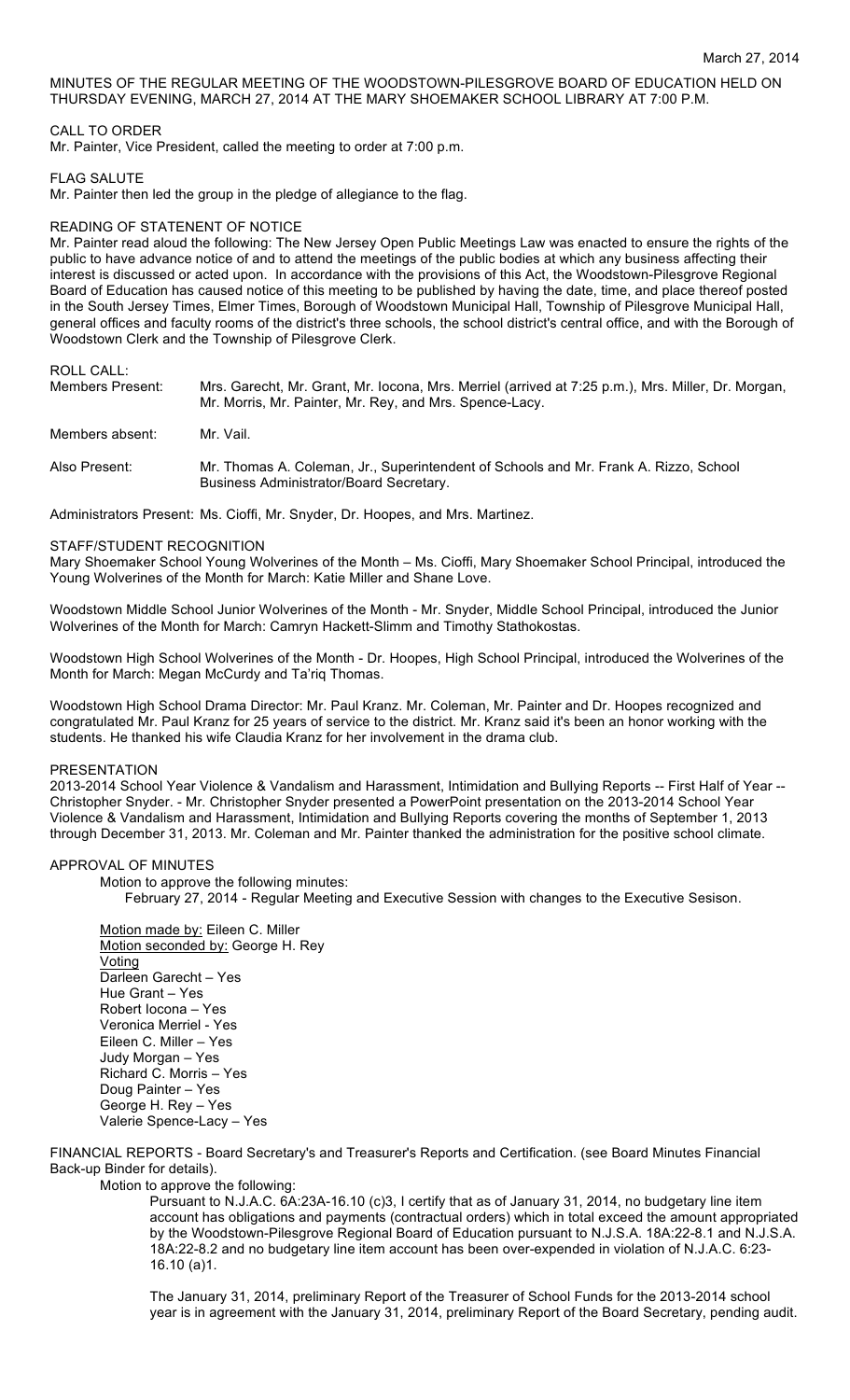#### March 27, 2014

Pursuant to N.J.A.C. 6A:23A-16.10(c)4, that the Woodstown-Pilesgrove Regional Board of Education certifies that as of March 27, 2014, and after review of the Secretary's Monthly Financial Report and the Treasurer's Monthly Financial Report and upon consultation with the appropriate district officials, to the best of the Board's knowledge, no major account or fund has been over-expended in violation of N.J.A.C. 6A:23A-16.10(a)1 and that sufficient funds are available to meet the district's financial obligations for the remainder of the fiscal year.

Motion made by: Robert Iocona Motion seconded by: Eileen C. Miller **Voting** Darleen Garecht – Yes Hue Grant – Yes Robert Iocona – Yes Veronica Merriel - Yes Eileen C. Miller – Yes Judy Morgan – Yes Richard C. Morris – Yes Doug Painter – Yes George H. Rey – Yes Valerie Spence-Lacy – Yes

#### Bill List.

Motion to approve EFT's for January 2014, additional hand check payments for January 2014, and payment list for the month of March 2014.

Motion made by: Eileen C. Miller Motion seconded by: George H. Rey Voting Darleen Garecht – Yes Hue Grant – Yes Robert Iocona – Yes Veronica Merriel - Yes Eileen C. Miller – Yes Judy Morgan – Yes Richard C. Morris – Abstained to the Alloway Transportation check #56648 issued under PO #1346-14 only. Doug Painter – Yes George H. Rey – Yes Valerie Spence-Lacy – Yes

#### Voided Checks.

Motion to approve voiding the following checks (voting not applicable to sending district representatives): Check #53572 dated 2/5/14, payable to State of New Jersey, Division of Taxation, in the amount of \$75.00 issued under P.O. #1207-14, due to fee is not required. Check will not be reissued.

Check #56429 dated 1/23/14, payable to Learning.com, in the amount of \$960.00 issued under P.O. #1059-14, due to check lost in the mail. Check will be reissued under check #53580.

Motion made by: Eileen C. Miller Motion seconded by: George H. Rey **Voting** Darleen Garecht – Yes Hue Grant – Yes Robert Iocona – Yes Eileen C. Miller – Yes Judy Morgan – Yes Doug Painter – Yes George H. Rey – Yes Valerie Spence-Lacy – Yes

# Transfers.

Motion to approve the transfer of funds as previously approved by the Superintendent pursuant to 18A:22-8.1 for the month of January 2014 (voting not applicable to sending district representatives).

Motion made by: Eileen C. Miller Motion seconded by: Robert locona Voting Darleen Garecht – Yes Hue Grant – Yes Robert Iocona – Yes Eileen C. Miller – Yes Judy Morgan – Yes Doug Painter – Yes George H. Rey – Yes Valerie Spence-Lacy – Yes

## Additional Financial Reports.

Motion to accept the following reports (voting not applicable to sending district representatives): Student Activities Account and Athletic Account for the month of February 2014. Scholarships for the month of February 2014. Odyssey of the Mind for the month of January 2014.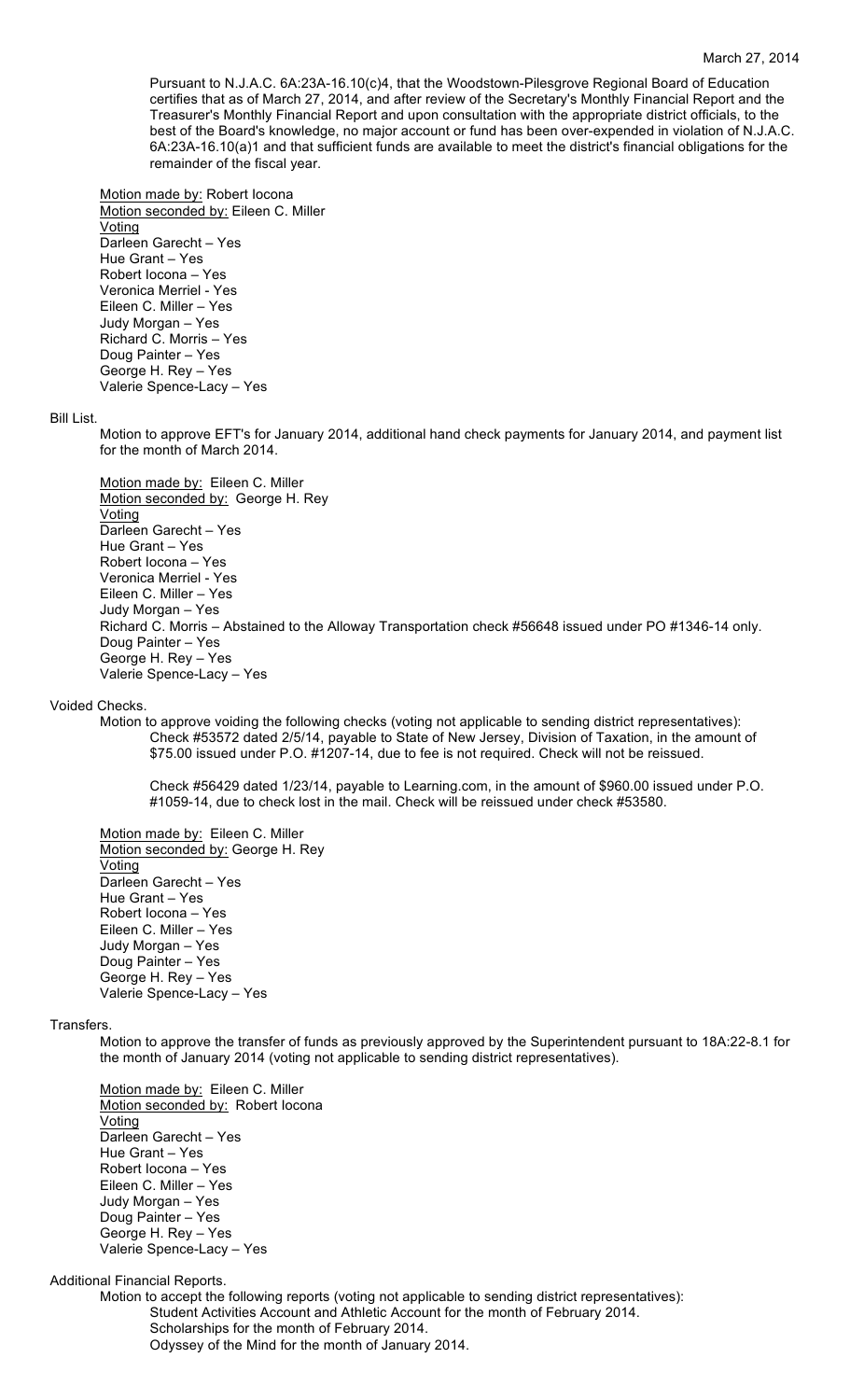Cafeteria report for the month of January 2014. Woodstown Community School report for the month of February 2014.

Motion made by: George H. Rey Motion seconded by: Eileen C. Miller Voting Darleen Garecht – Yes Hue Grant – Yes Robert Iocona – Yes Eileen C. Miller – Yes Judy Morgan – Yes Doug Painter – Yes George H. Rey – Yes Valerie Spence-Lacy – Yes

## AUDIENCE PARTICIPATION

Mr. Tim Love inquired about the basketball courts in the town of Woodstown and their poor condition. He informed the Board that the Woodstown Basketball Association would like to work with the school district to refurbish the basketball court located at the Mary Shoemaker School. Mr. Rizzo informed Mr. Love that site work has begun to reinstall the basketball court at the high school.

# EDUCATIONAL PROGRAMS COMMITTEE REPORT AND RECOMMENDATIONS -- Mrs. Eileen Miller, Chairperson Motion to approve the following High School items:

High School field trips as follows:

- 04/04/14 to ANRO, West Chester, PA; Publishing with Technology; J. Heineman.
- 04/15/14 to Salem High School; Music; K. Gunther.
- 04/22/14 to Cooper Hospital, Camden; Anatomy/Athletic Training; J. Sorbello.
- 04/22, 04/23, 04/29, or 04/30/14 (definite date to be determined) to Salem City Courthouse; Mock Trial; J. Knight.
- 04/23/14 to Salem High School (school day hours); Music; K. Gunther.
- 04/23/14 to Salem High School (after school hours); Music; K. Gunther.
- 04/24/14 to Hobo Hall, Pitman; Band; J. Ludlam.
- 05/01/14 to Manheim Fairgrounds, Manheim, PA; FFA; S. Cobb.
- 05/06 to 05/07/14 to Baseball Hall of Fame/Doubleday Field, Cooperstown, NY; Baseball; D. Huck.
- 05/07/14 to Junior Achievement of Delaware, Wilmington, DE; Financial Literacy; C. Levitsky.
- 05/16/14 to Allentown Symphony Hall and Dorney Park, Allentown, PA; Music; K. Gunther/J. Ludlam.
- 05/18/14 to Woodstown Presbyterian Church; Vocal Music; K. Gunther.<br>• 05/20/14 to First Bantist Church, Woodstown; Vocal Music; K. Gunther.
- 05/20/14 to First Baptist Church, Woodstown; Vocal Music; K. Gunther.
- 05/20 to 05/22/14 to Rutgers, New Brunswick; FFA; S. Cobb.
- 05/27, 05/28, 05/29, and 05/30/14 to Menantico Ponds, Millville; Ecology/Field Biology; M. Williams.
- 05/27 to 06/01/14 to Iowa State University, Ames, IA; Odyssey of the Mind World Finals; C. Rickard.
- 05/30/14 to Winding Way Campground, Mays Landing, NJ; Agriscience; S. Cobb.

Motion made by: Eileen C. Miller Motion seconded by: Veronica Merriel Voting Darleen Garecht – Yes Hue Grant – Yes Robert Iocona – Yes Veronica Merriel - Yes Eileen C. Miller – Yes Judy Morgan – Yes Richard C. Morris – Yes Doug Painter – Yes George H. Rey – Yes Valerie Spence-Lacy – Yes

Motion to approve the following District and High School items (voting not applicable to sending district representatives):

Revised 2013-2014 School District Calendar. (see page \_\_\_)

Acceptance of Chika Kojima as an exchange student from Japan for the 2014-2015 school year to reside with the Coleman family of Pilesgrove in accordance with Policy #5118.

High School Harassment, Intimidation and Bullying Report dated February 2014 on which there are no incidents reported. (NOTE: This report was acknowledged at the February meeting, and must now be approved.)

Acknowledge receipt of the High School Harassment, Intimidation and Bullying report dated March 2014, on which there are no incidents reported.

Home instruction as follows: Local ID #11663/NJSMART #655340966 -- medical.

Acceptance of the following reports as presented at this Board meeting: Electronic Violence and Vandalism Reporting System (EVVRS) for Report Period 1 of the 2013-2014 school year.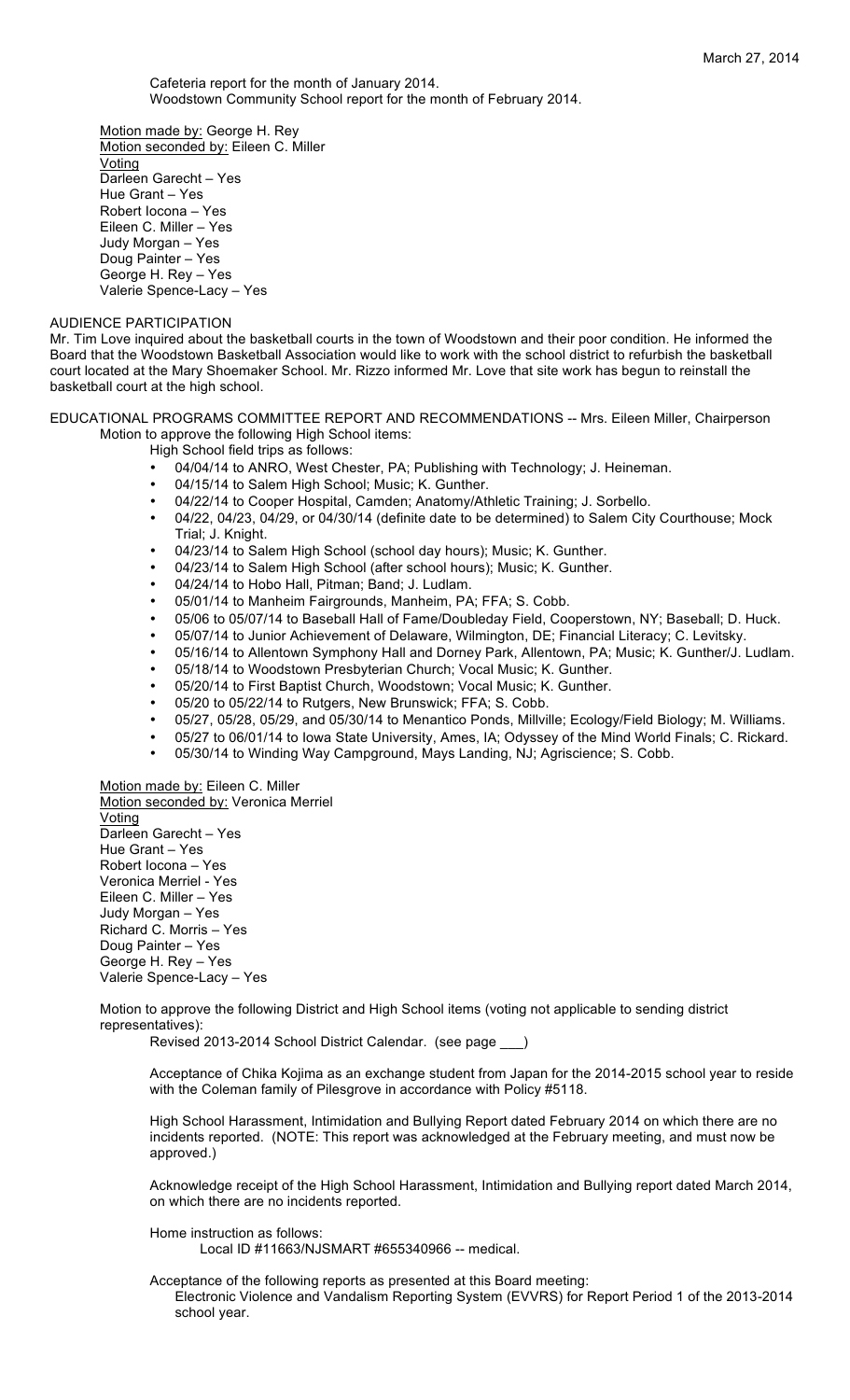Harassment, Intimidation and Bullying -- Investigations, Trainings and Programs (HIB-ITP) for Report Period 1 of the 2013-2014 school year.

Motion made by: Eileen C. Miller Motion seconded by: Darleen Garecht Voting Darleen Garecht – Yes Hue Grant – Yes Robert Iocona – Yes Eileen C. Miller – Yes Judy Morgan – Yes Doug Painter – Yes George H. Rey – Yes Valerie Spence-Lacy – Yes

Motion to approve the following Middle School, Shoemaker School, and Early Childhood Learning Center items (voting not applicable to sending district representatives):

One-Year 2014-2015 Preschool Program Plan Update. (NOTE: The plan includes the required budget pages as well.)

Middle School field trips as follows:

- 05/16/14 to Allentown Symphony Hall and Dorney Park, Allentown, PA; Music; K. Gunther/J. Ludlam.
- 05/27/14 to Junior Achievement of Delaware, Wilmington, DE; Financial Literacy; R. Fiolkowski.
- 05/29/14 to Salem Community College; Math; M. Delaney.
- 06/03/14 to Cape May Convention Center; Music/Choir; P. Gorman.

Shoemaker School field trips as follows:

- 04/04/14 to Broadway Theatre, Pitman; ShAPE/Enrichment 2; L. Miles.
- 05/22/14 to Daniel S. Frawley Stadium, Wilmington, DE; BD Class; J. Petsch.

Approve the Harassment, Intimidation and Bullying report dated February 2014 for the Middle School, Shoemaker School, and Early Childhood Learning Center. (NOTE: This report was acknowledged at the February meeting, and must now be approved.)

Acknowledge receipt of the Harassment, Intimidation and Bullying report dated March 2014 for the Middle School, Shoemaker School, and Early Childhood Learning Center, and to provide notification letters as required to the parents/guardians advising that this information has been provided to the Board of Education.

Motion made by: Eileen C. Miller Motion seconded by: George H. Rey Voting Darleen Garecht – Yes Hue Grant – Yes Robert Iocona – Yes Eileen C. Miller – Yes Judy Morgan – Yes Doug Painter – Yes George H. Rey – Yes Valerie Spence-Lacy – Yes

POLICY COMMITTEE REPORT AND RECOMMENDATIONS -- Ms. Darleen Garecht, Chairperson. Nothing to report.

PERSONNEL COMMITTEE REPORT AND RECOMMENDATIONS -- Mrs. Valerie Spence-Lacy, Chairperson Motion to approve the following District and High School items as recommended by the Superintendent: Addition of the following to the district substitute list effective March 28, 2014, through June 30, 2014: Barbara Bowen-Brown -- substitute teacher, substitute instructional assistant, and clerical substitute.

> Appointment of Michael Wentz as an After School Lab Supervisor for History for the 2013-2014 school year.

Rescind the appointment of Zachary Garren as Spring Weight Room Co-Advisor and appoint John Adams as the sole Spring Weight Room Advisor for the 2013-2014 school year. (NOTE: Mr. Garren and Mr. Adams were appointed as co-advisors at the January 23, 2014, Board meeting.)

Motion made by: Valerie Spence-Lacy Motion seconded by: Veronica Merriel Voting Darleen Garecht – Yes Hue Grant – Yes Robert Iocona – Yes Veronica Merriel - Yes Eileen C. Miller – Yes Judy Morgan – Yes Richard C. Morris – Yes Doug Painter – Yes George H. Rey – Yes Valerie Spence-Lacy – Yes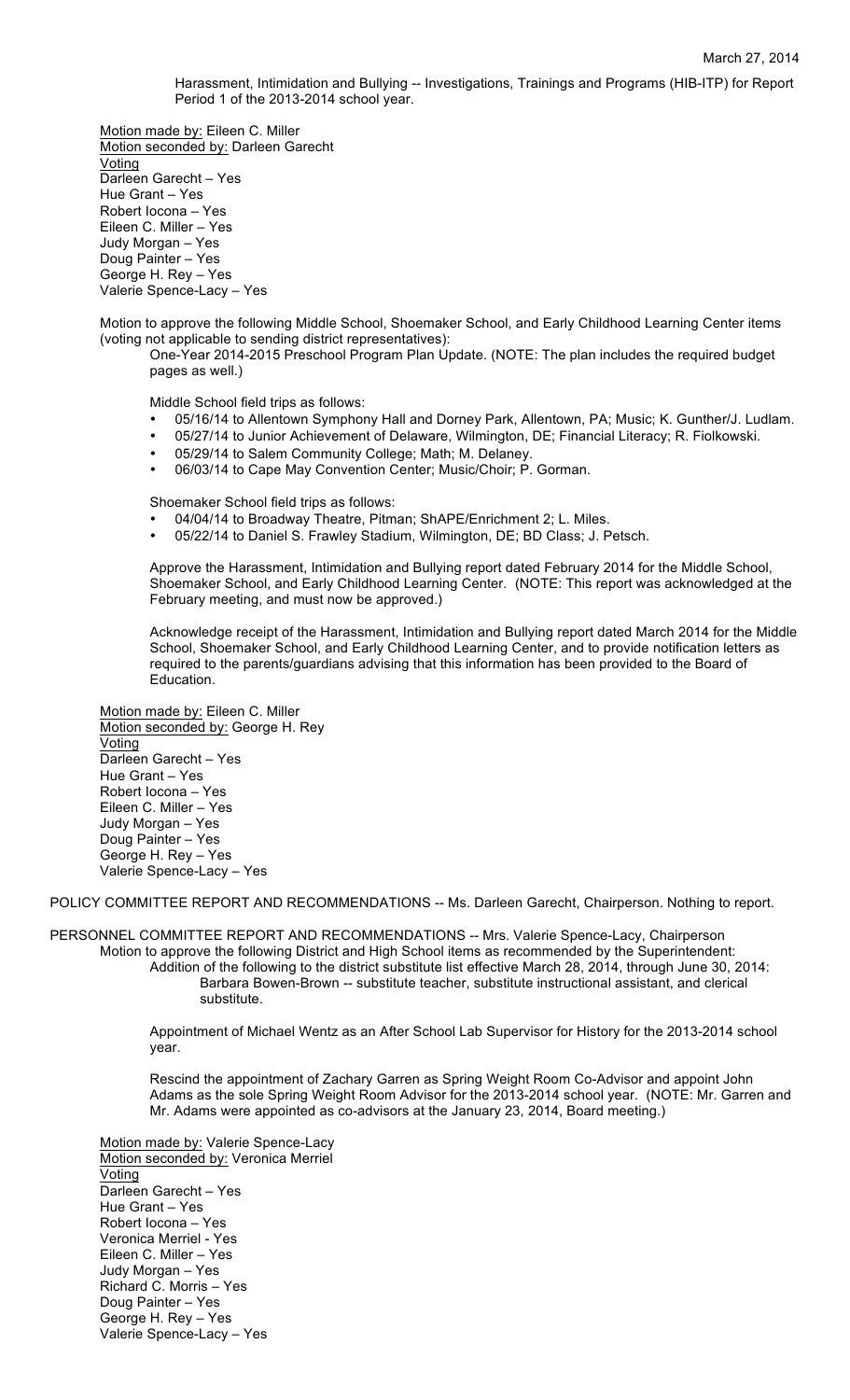Motion to approve the following District and High School items as recommended by the Superintendent (voting not applicable to sending district representatives):

Acceptance of the following retirement notices, with congratulations and regrets: (see page \_\_\_)

Angelo DeFeo, High School Custodian, effective May 1, 2014.

Jeri Gorman, High School Spanish Teacher, effective July 1, 2014. Judi Plevak, High School Principal's Secretary, effective September 1, 2014.

Professional development requests as follows: (see page

- Thomas Coleman to attend Califon Consultants' Annual Tenure and Seniority Seminar on April 11, 2014, in Edison.
- Michele Martinez to attend the 35th Annual LRP's National Institute on Legal Issues of Educating Individuals with Disabilities conference on May 4-7, 2014, in Lake Buena Vista, FL.
- REVISED: Stacy Shorter-Carney and Emily Owens to attend the 3rd Annual Power School User Group--NJ Conference on March 31 through April 2, 2014, in Atlantic City. (NOTE: Their attendance was approved at the February 27, 2014, Board meeting, with them driving down daily. The State has granted a waiver which now allows attendees to stay overnight.)

Addition of the following to the district substitute list effective March 28, 2014, through June 30, 2014: Hakim Jamal -- substitute custodian. Flordeliza Lindsay -- substitute custodian.

High School volunteers for the 2013-2014 school year. (see page \_\_)

Compensation to High School staff members for meeting attendance. (see page \_\_\_)

Request of Patrick Chestnut, High School Physics Teacher, to take a sabbatical leave of absence for the 2014-2015 school year under the provisions of Article VII, Section E, Item 1 of the negotiated agreement. This request, if granted, shall be at no cost to the Board of Education; all costs shall continue to be borne by the New Jersey Center for Teaching and Learning. Due to the special circumstances surrounding this request, it is being granted as a one-time approval and does not constitute a precedent. (NOTE: Mr. Chestnut was out for a sabbatical leave for the 2013-2014 school year and this essentially extends that leave for one additional year.) (see page \_\_\_)

Motion made by: Valerie Spence-Lacy Motion seconded by: Eileen C. Miller **Voting** Darleen Garecht – Yes Hue Grant – Yes Robert Iocona – Yes Eileen C. Miller – Yes Judy Morgan – Yes Doug Painter – Yes George H. Rey – Yes Valerie Spence-Lacy – Yes

Motion to approve the following Shoemaker School and Early Childhood Learning Center appointments as recommended by the Superintendent (voting not applicable to sending district representatives):

Vanessa Honore' as a Lunchroom Aide for the Mary S. Shoemaker School effective March 28, 2014, through June 30, 2014, for 2-1/2 hours per day at the rate of \$8.76 per hour, pending receipt of the Criminal History Review Unit clearance letter.

Michele Martinez as Principal of the Early Childhood Learning Center effective July 1, 2014, through June 30, 2015, at a salary to be determined following negotiations. (NOTE: The negotiated contract between the Board of Education and the Administrators Association expires June 30, 2014, and this will be included as part of the negotiations process for the new contract.)

Motion made by: Valerie Spence-Lacy Motion seconded by: Eileen C. Miller Voting Darleen Garecht – Yes Hue Grant – Yes Robert Iocona – Yes Eileen C. Miller – Yes Judy Morgan – Yes Doug Painter – Yes George H. Rey – Yes Valerie Spence-Lacy – Yes

Motion to approve the following Middle School, Shoemaker School, and Early Childhood Learning Center items as recommended by the Superintendent(voting not applicable to sending district representatives):

Rescind the appointment of Douglas Hathaway as Middle School Spring Intramural Advisor for the 2013- 2014 school year due to budgetary restraints. (NOTE: Mr. Hathaway was appointed to this position at the January 23, 2014, Board meeting.)

Extend the appointment of Jennifer Roberts as Middle School Special Education/Math Long-Term Substitute Teacher through April 4, 2014, or until Ms. Stark's return to work. (NOTE: At the December 19, 2013, meeting, the Board approved the appointment of Ms. Roberts effective January 6, 2014, for approximately six to eight weeks while Ms. Stark was out due to a workers' compensation injury. Since this is a workers' compensation injury, no formal leave of absence has been approved for Ms. Stark.)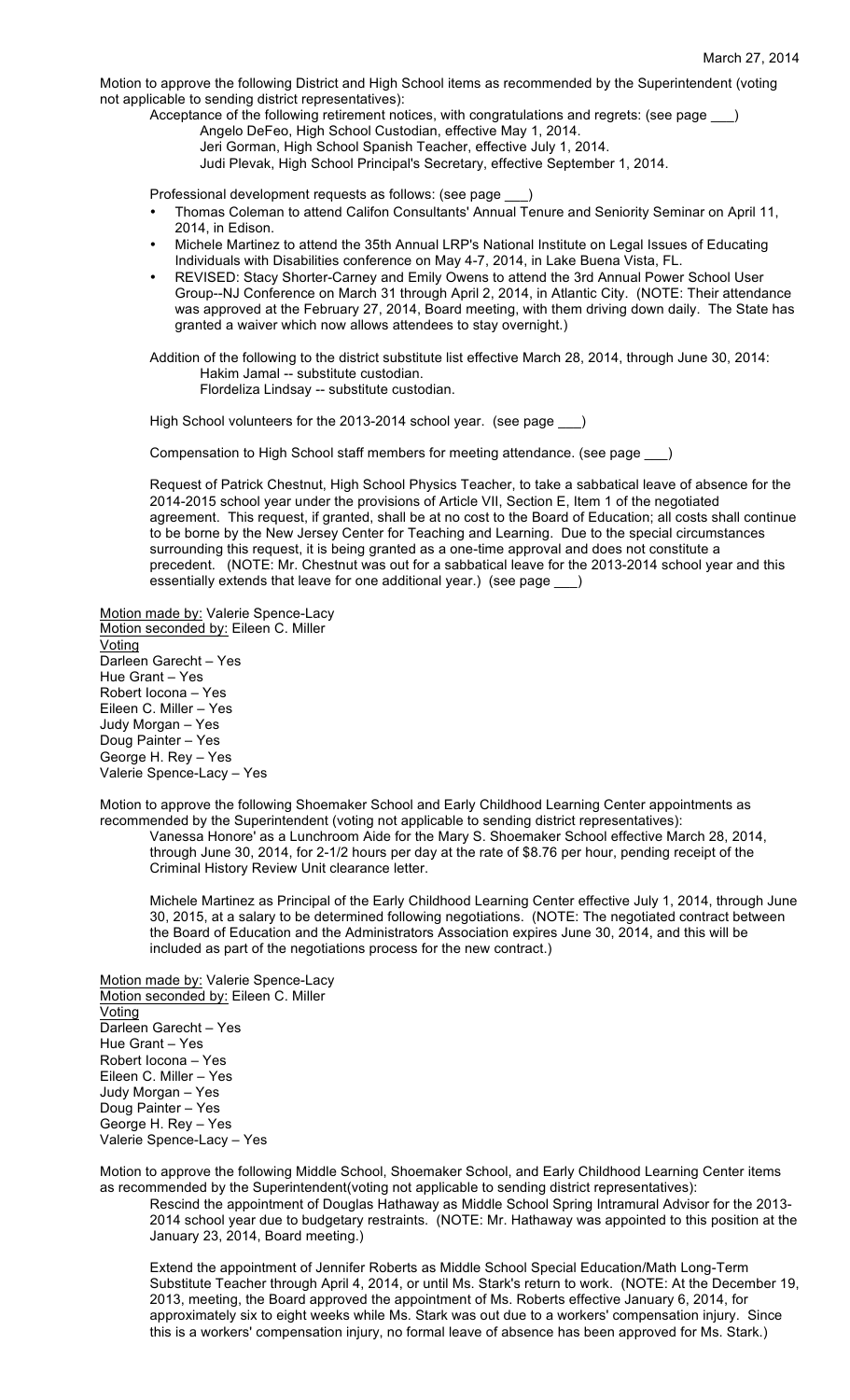Extend medical leave of absence of Jeff Allen, Woodstown Middle School Science Teacher, through May 27, 2014. (see page \_\_\_)

Appointment of Kimberly Kraky as Middle School Science Long-Term Substitute Teacher effective March 28, 2014, through May 27, 2014, or until Mr. Allen's return to work, but not later than June 30, 2014. Compensation shall be at the previously established long-term substitute rate of pay of \$125.00 per day for each day worked, no other benefits.

Appointment of Bradford English as Shoemaker School Physical Education Long-Term Substitute Teacher effective March 28, 2014, during Mrs. McGrath's medical leave of absence, but not later than June 30, 2014. Compensation shall be at the previously established long-term substitute rate of pay of \$125.00 per day for each day worked, no other benefits.

Compensation of 7th period stipends retroactive to September 1, 2013, through June 30, 2014, as follows:

Adam Hyland -- 1/10 (one day per week, every other week). Gayle Remster -- 1/5 (one day per week).

Appointment of Laurie Miles as Middle School Odyssey of the Mind Team 3 advisor for the 2013-2014 school year.

Middle School volunteers for the 2013-2014 school year. (see page )

Shoemaker School volunteers for the 2013-2014 school year. (see page \_\_\_)

Early Childhood Learning Center volunteers for the 2013-2014 school year. (see page \_\_\_)

Appointment of mentors as follows:

Christine Carpenter to mentor Shelly Cortes retroactive to March 3, 2014, through June 30, 2014 Edward Strozyk to mentor Brad English effective March 28, 2014, through June 30, 2014. Jennifer Kelly to mentor Kim Kraky effective March 28, 2014, through June 30, 2014.

Compensation to Middle School and Shoemaker School staff members for meeting attendance. (see page

Retirement notice of Kathy Snyder, Shoemaker School 2nd Grade Teacher, effective July 1, 2014, with congratulations and regrets. (see page \_\_\_)

Motion made by: Valerie Spence-Lacy Motion seconded by: Eileen C. Miller **Voting** Darleen Garecht – Yes Hue Grant – Yes Robert Iocona – Yes Eileen C. Miller – Yes Judy Morgan – Yes Doug Painter – Yes George H. Rey – Abstained to Middle School Volunteers only. Valerie Spence-Lacy – Yes

FINANCE/FACILITIES/TRANSPORTATION COMMITTEE REPORT AND RECOMMENDATIONS -- Mr. Doug Painter Motion to approve the following District and High School items:

Change order as follows:

Newport Construction - High/Middle School multi-purpose room and science lab renovations in the amount of \$4,264.50. The adjusted contract is now \$2,423,264.50.

Motion made by: Hue Grant Motion seconded by: Veronica Merriel **Voting** Darleen Garecht – Yes Hue Grant – Yes Robert Iocona – Yes Veronica Merriel - Yes Eileen C. Miller – Yes Judy Morgan – Yes Richard C. Morris – Yes Doug Painter – Yes George H. Rey – Yes Valerie Spence-Lacy – Yes

Motion to approve the following District/High School item (voting not applicable to sending district representatives):

Fire/Security Drills performed at the High/Middle School for the month of February 2014.

Motion made by: Hue Grant Motion seconded by: Robert locona Voting Darleen Garecht – Yes Hue Grant – Yes Robert Iocona – Yes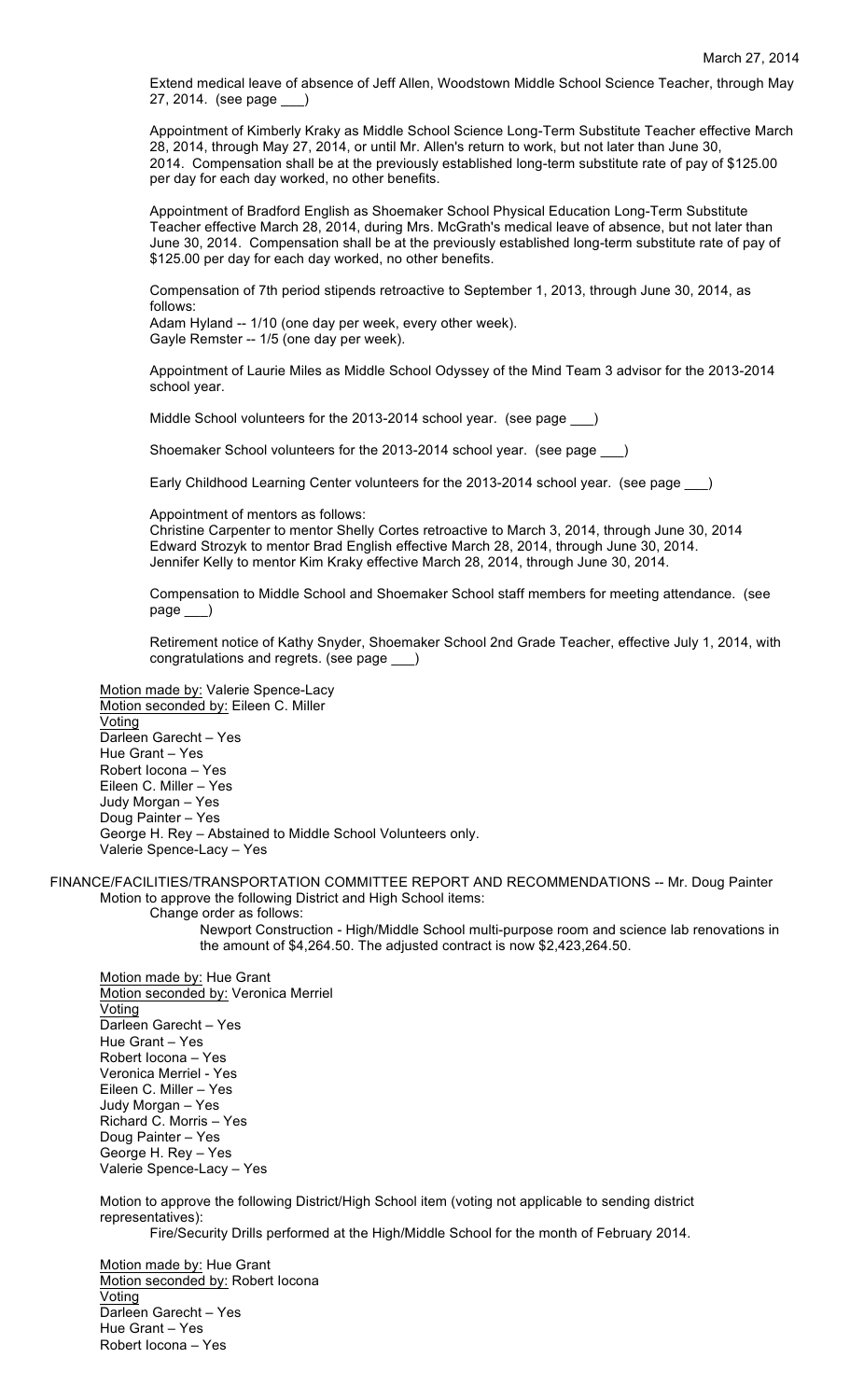Eileen C. Miller – Yes Judy Morgan – Yes Doug Painter – Yes George H. Rey – Yes Valerie Spence-Lacy – Yes

Motion to approve the following Middle School, Shoemaker School, and Early Childhood Learning Center items (voting not applicable to sending district representatives):

Transportation contract with Gloucester County Special Services School District for route Y1083 for Mary S. Shoemaker School Extended Day Programs on Monday's and Wednesday's beginning March 17, 2014, to May 5, 2014 (12 days) at \$122.00 per diem, plus a 7% administrative fee, with mileage increase/decrease of \$1.50.

Fire/Security Drills performed at the Mary S. Shoemaker School for the month of February 2014.

Fire/Security Drills performed at the Early Childhood Learning Center for the month of February 2014.

Motion made by: Hue Grant Motion seconded by: Robert locona **Voting** Darleen Garecht – Yes Hue Grant – Yes Robert Iocona – Yes Eileen C. Miller – Yes Judy Morgan – Yes Doug Painter – Yes George H. Rey – Yes Valerie Spence-Lacy – Yes

## OLD BUSINESS ITEMS – None

# NEW BUSINESS ITEMS

Motion to approve the following (voting not applicable to sending district representatives): Accept the findings of the 2013-2014 Quality Single Accountability Continuum (QSAC) District Performance Review (DPR) as outlined in the letter dated February 27, 2014, from the New Jersey Department of Education. As a result of this review, the Woodstown-Pilesgrove Regional School District has been designated as "high performing". (see page )

Motion made by: Eileen C. Miller Motion seconded by: Darleen Garecht Voting Darleen Garecht – Yes Hue Grant – Yes Robert Iocona – Yes Eileen C. Miller – Yes Judy Morgan – Yes Doug Painter – Yes George H. Rey – Yes Valerie Spence-Lacy – Yes

Motion to approve the following (voting not applicable to sending district representatives):

Resolution proposing the addition of language to the NJSBA's Manual of Positions and Policies on Education to allow sending districts the ability to vote on all matters impacting their students at a receiving district. (see page \_

Motion made by: Eileen C. Miller Motion seconded by: Darleen Garecht Voting Darleen Garecht – Yes Hue Grant – Yes Robert Iocona – Yes Eileen C. Miller – Yes Judy Morgan – Yes Doug Painter – Yes George H. Rey – Yes Valerie Spence-Lacy – Yes

# OTHER REPORTS

Vice President -- Mr. Doug Painter, had noting to report.

Superintendent -- Mr. Thomas A. Coleman, Jr., reported on the following:

- Preparation for the celebration of the 100<sup>th</sup> anniversary of the high school is underway.<br>• Middle School PARCC testing went well
- Middle School PARCC testing went well.

Business Administrator -- Mr. Frank A. Rizzo, reported on the following:

• Middle School Multi-Purpose room received Board of Health approval.

ADMINISTRATIVE REPORTS - Attached to Superintendent's Monthly Report and delivered under separate cover.